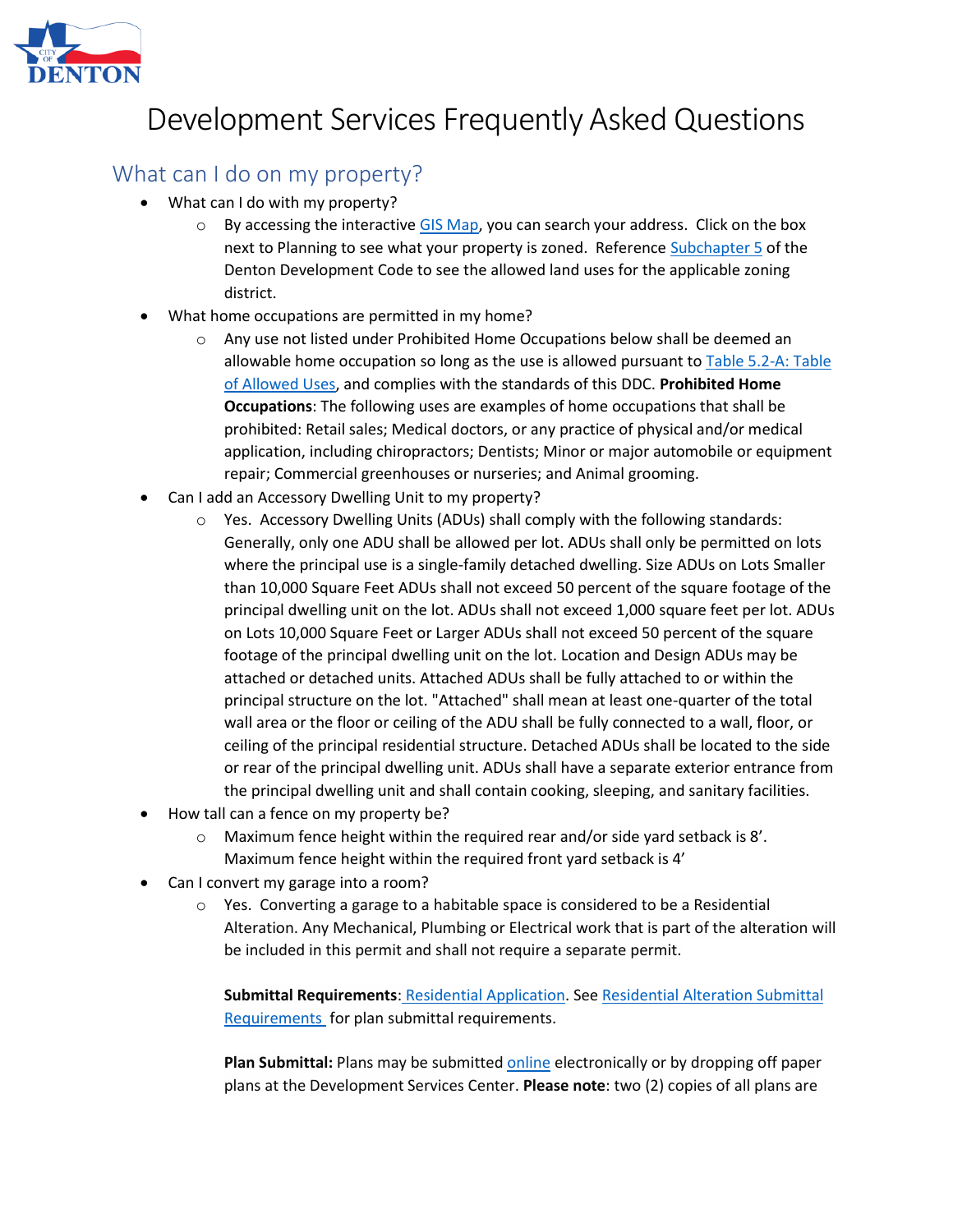

required for paper submittal.

**Inspections Required**: The inspections required will depend upon the scope of work. Please contact us at (940) 349-8360 for any questions. Email all applicable inspection documents to [buildingdocs@cityofdenton.com.](mailto:buildingdocs@cityofdenton.com) These would include form surveys, final drainage surveys, special inspections, energy test forms, etc.

**Fees:** \$100 minimum, based on square feet. Additional fees will apply if installing electric, plumbing or HVAC. See the Fee Schedule [here.](https://lfpubweb.cityofdenton.com/publicweblink/4/edoc/42672/Fee%20Schedule%204-30-21_2.pdf)

- Do I need a permit for signage?
	- $\circ$  Yes. A permit is required for all new signs including pole signs, wall signs, monument signs, projecting signs, roof signs and all temporary banners/balloons (wind device).

**Submittal Requirements:** [Sign Application](https://lfpubweb.cityofdenton.com/publicweblink/4/edoc/42474/Sign%20Permit%20Application.pdf) and [Sign Submittal Requirements](https://lfpubweb.cityofdenton.com/publicweblink/4/edoc/42475/Sign%20Permit%20Submittal%20Requirments.pdf)

**Plan Submittal:** Plans may be submitted online electronically or delivered in person to the Development Services Center with four (4) sets of all paper plans.

**Inspections Required:** See the [Sign Submittal Requirements](https://lfpubweb.cityofdenton.com/publicweblink/4/edoc/42475/Sign%20Permit%20Submittal%20Requirments.pdf) document for a detailed list of inspections by type of sign.

Fees: Based on size. To see the Fee Schedule, click [here.](https://lfpubweb.cityofdenton.com/publicweblink/4/edoc/42672/Fee%20Schedule%204-30-21_2.pdf)

A permit is required for all Wind Devices and is valid for the display of banners, flags, pennants, inflatables, streamers, etc. Wind Devices shall not be attached to trees, placed in public rights of way or easements, or attached to utility poles or street signs or any other form of public property. Inflatables and balloons on the ground are restricted to a height no greater than 30 ft. Inflatables and balloons on the roof of a building shall not extend more than 10 feet above the highest part of the roof. For more information on Wind Device regulations, review [Ordinance No. 2014-406.](https://www.cityofdenton.com/CoD/media/City-of-Denton/Business/Development%20Review/2014406SignOrdinance072220.pdf) Wind Devices may be applied for three times per calendar year, but shall not be issue less than 30 days apart.

**Submittal Requirements:** [Wind Device Application](https://lfpubweb.cityofdenton.com/publicweblink/4/edoc/42479/Wind%20Device%20Application.pdf) and [Sign Submittal](https://lfpubweb.cityofdenton.com/publicweblink/4/edoc/42475/Sign%20Permit%20Submittal%20Requirments.pdf)  [Requirements](https://lfpubweb.cityofdenton.com/publicweblink/4/edoc/42475/Sign%20Permit%20Submittal%20Requirments.pdf)*.* Also see [Rayzor Ranch Special Sign District \(Ordinance\)](https://www.cityofdenton.com/CoD/media/City-of-Denton/Business/Permits%20and%20Licenses/Commercial%20Permits/Rayzor-Ranch-Sign-Ordinance.pdf)

**Plan Submittal:** Wind Device applications must be submitted in person to the Development Services Center.

#### **Fees:** \$33

- Do I need a permit for an event on my property?
	- $\circ$  Yes. Clic[k here](https://www.cityofdenton.com/en-us/all-departments/quality-of-life/parks-recreation-(1)/book-rent-reserve/special-events) to go to the Special Event Application Page.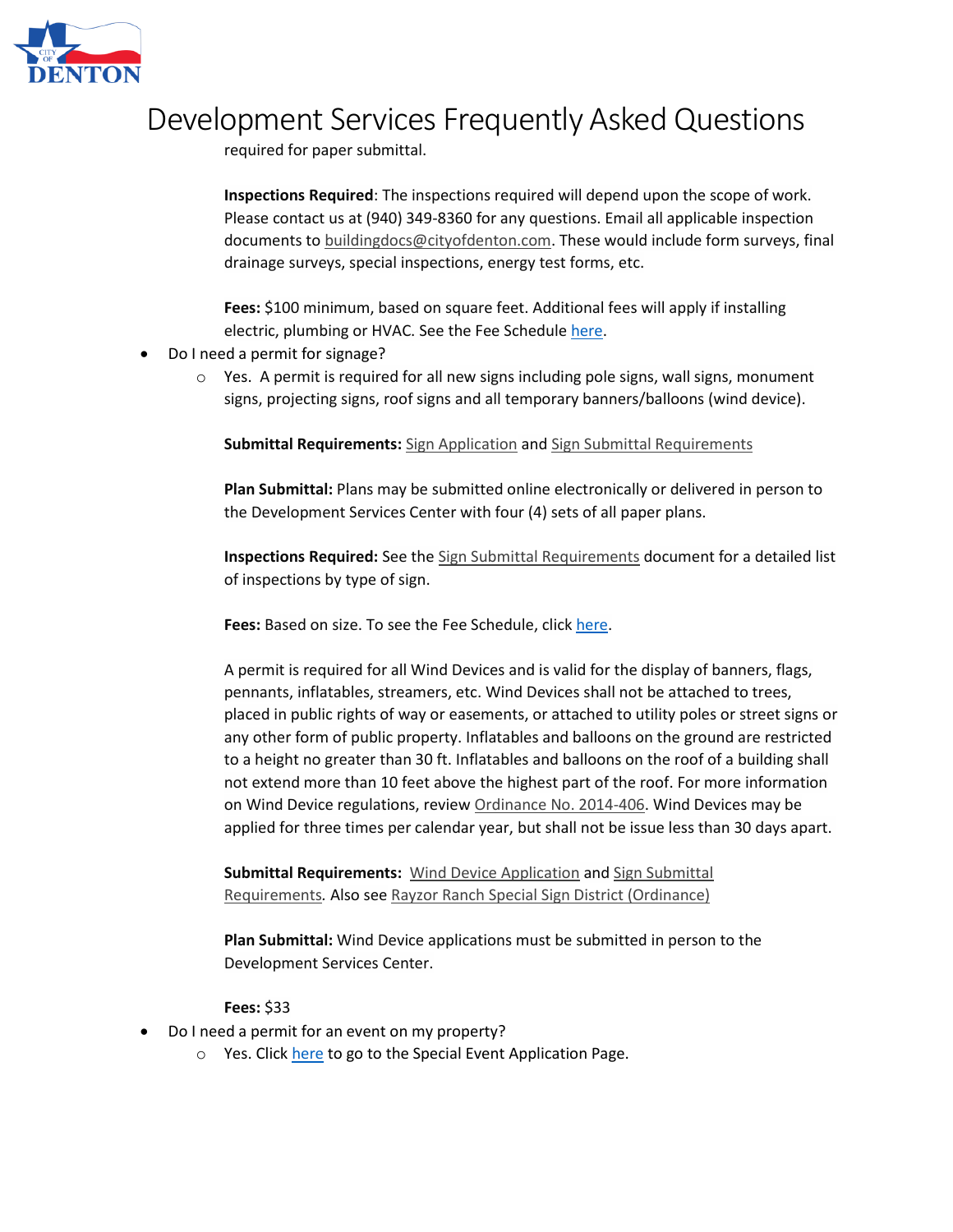

**[Temporary Event Application](https://lfpubweb.cityofdenton.com/publicweblink/4/edoc/42494/Special-Event-application-Updated.pdf)** - A temporary or special event permit is required to sell or serve food at a fixed location for a period of time, usually in conjunction with an event such as a festival or fair. Temporary Event permits apply to booths, stands, vehicles, or cards. Download the [hand wash station permit application.](https://www.cityofdenton.com/CoD/media/City-of-Denton/Business/Permits%20and%20Licenses/Health%20Permits/Handwash-Station.pdf)

- What permits will I need to obtain if I want to remodel my home?
	- o A Residential Permit is required for a home remodel.

**Submittal Requirements**: [Residential Application.](https://lfpubweb.cityofdenton.com/publicweblink/4/edoc/42509/2017-Residential-Application_1.pdf) See [Residential Alteration Submittal](https://lfpubweb.cityofdenton.com/publicweblink/4/edoc/42508/2017-Residential-Alteration-Packet-Information-(002).pdf)  [Requirements](https://lfpubweb.cityofdenton.com/publicweblink/4/edoc/42508/2017-Residential-Alteration-Packet-Information-(002).pdf) for plan submittal requirements.

**Plan Submittal:** Plans may be submitted online electronically or by dropping off paper plans at the Development Services Center. **Please note**: two (2) copies of all plans are required for paper submittal.

**Inspections Required**: The inspections required will depend upon the scope of work. Please contact us at (940) 349-8360 for any questions. Email all applicable inspection documents to [buildingdocs@cityofdenton.com.](mailto:buildingdocs@cityofdenton.com) These would include form surveys, final drainage surveys, special inspections, energy test forms, etc.

**Fees:** \$100 minimum, based on square feet. Additional fees will apply if installing electric, plumbing or HVAC. To see the Fee Schedule, click [here](https://lfpubweb.cityofdenton.com/publicweblink/4/edoc/42672/Fee%20Schedule%204-30-21_2.pdf).

- What type of permit do I need if I want to sell alcohol at my commercial business?
	- $\circ$  To start the application process with the Texas Alcoholic Beverage Commission, click [here.](https://www.tabc.texas.gov/)

### Zoning, Platting, and Development Questions

- What is the zoning district on my property?
	- $\circ$  Go to<http://gis.cityofdenton.com/mapviewer/> and type your address into the search box in the upper left-hand corner. It will zoom to your property.
		- First, check the "Planning" box in the list of check boxes on the right side of the screen.
		- Second, click on the "Information" (letter i in a circle) button in the row of buttons on the left of the screen
		- Third, click on your property, it will bring up an info box.
		- Fourth, click on "Parcels" in the left-hand side of the info box. That will zoom back in to your property.
		- Fifth, scroll down in the left-hand column of the info box to "Current Zoning." Just below that, you will see your zoning district ("R3," or "MN," etc.)
	- $\circ$  To learn more about the lot size, setbacks, and height restrictions in your zoning district, go to the Denton Development Code at [https://www.cityofdenton.com/CoD/media/City-of-Denton/Business/DDC\\_Print-](https://www.cityofdenton.com/CoD/media/City-of-Denton/Business/DDC_Print-Date_Feb5_2020.pdf)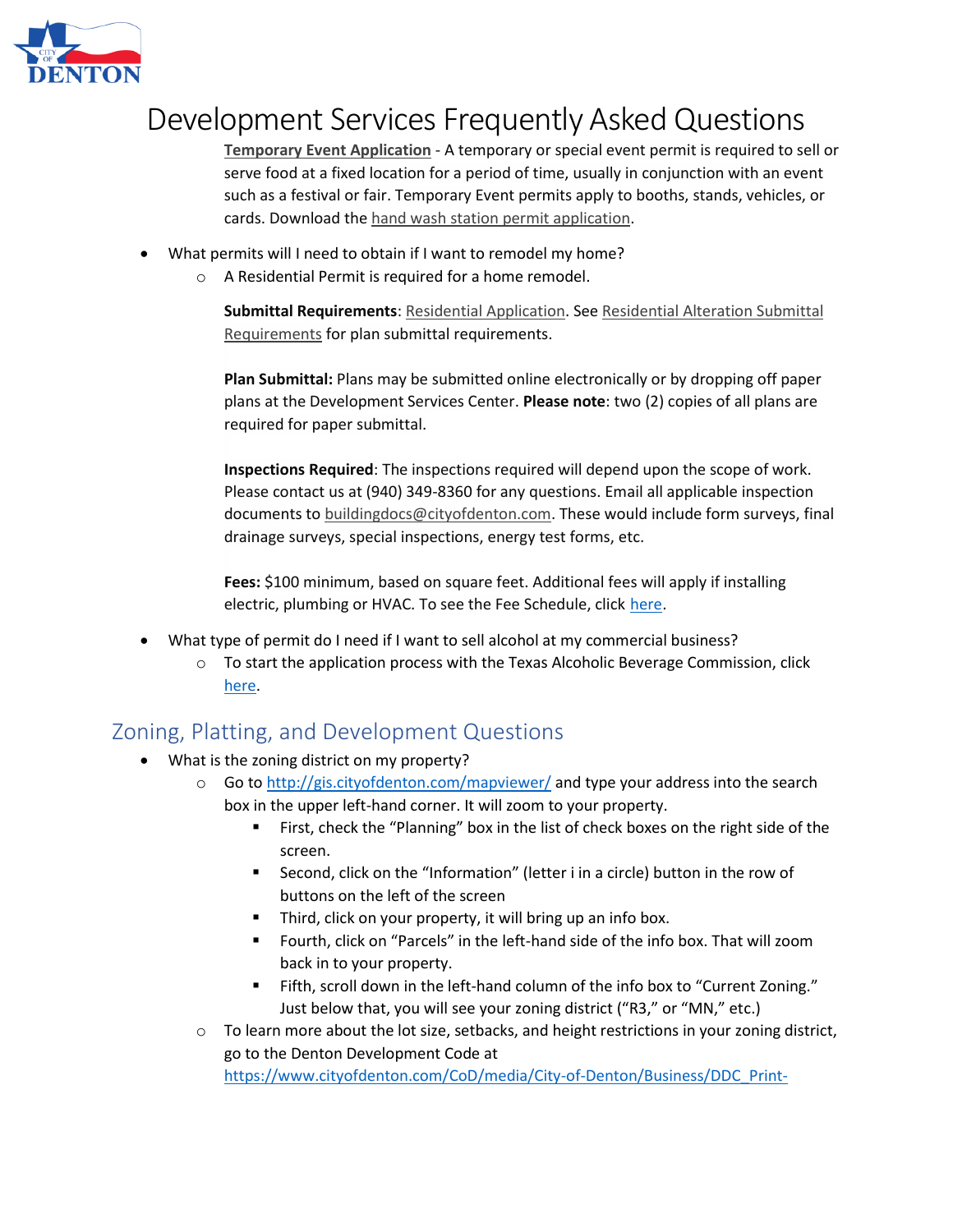

Date Feb5 2020.pdf and find your zoning district in Subchapter 3, in the table of contents, and click on it to go to that section and learn more.

- $\circ$  To learn what uses are permitted, you can also go to the Table of Permitted Uses in Subchapter 5 of the DDC, at this same website, and look in the column for your zoning district.
	- A "P" means that the use on the left is permitted in your district; a P+ means the use is permitted with restrictions, an S or S+ means the use requires a Specific Use Permit in your zoning district, and a blank means the use is not permitted in your district.
- What is the process for a zoning change?
	- o Go to<https://www.cityofdenton.com/en-us/business/development-review> and click on the "Request a Pre-Application Conference" button in the upper right-hand box on the screen.
		- Please fill out the form and submit for Staff review. You should be contacted within two weeks of the request's submission to setup a meeting.
	- o Once a Pre-Application Conference (PAC) has taken place, a formal zoning map amendment application, otherwise known as a rezoning, can be submitted to Staff.
	- $\circ$  Staff will review the application and accept as submitted or send you back revisions. When the revisions have been made and accepted, Staff will notify you via email and eTrakIt, and prepare a report and recommendation to the Planning & Zoning (P&Z) Commission and City Council.
		- P&Z will review the rezoning application and forward a recommendation or report to City Council; however, City Council will review and give the final decision. City Council may approve, approve with conditions, or deny the rezoning application.
			- If a majority of the P&Z commissioners fail to recommend either approval or denial of the amendment, or approval of a modified amendment, Staff will place the matter for vote on the next available P&Z agenda as an item for individual consideration. A second failure of the majority of voting P&Z commissioners to recommend either approval or denial of the amendment, or approval of a modified amendment, shall be deemed a recommendation to deny approval of any amendment to the City Council.
		- If P&Z recommends denial of the rezoning, the rezoning will only become effective if it receives ¾ vote of all members of City Council.
	- o Following approval of the rezoning by City Council, the Director will prepare a revision to the Official Zoning Map of the city.
- How can I submit a formal letter in support, neutrality or in opposition to an active zoning case?
	- $\circ$  If you are within 200' of the project, you will be sent a notice containing a letter which you can mail back to the Planner on the project. The address will be provided in the notice.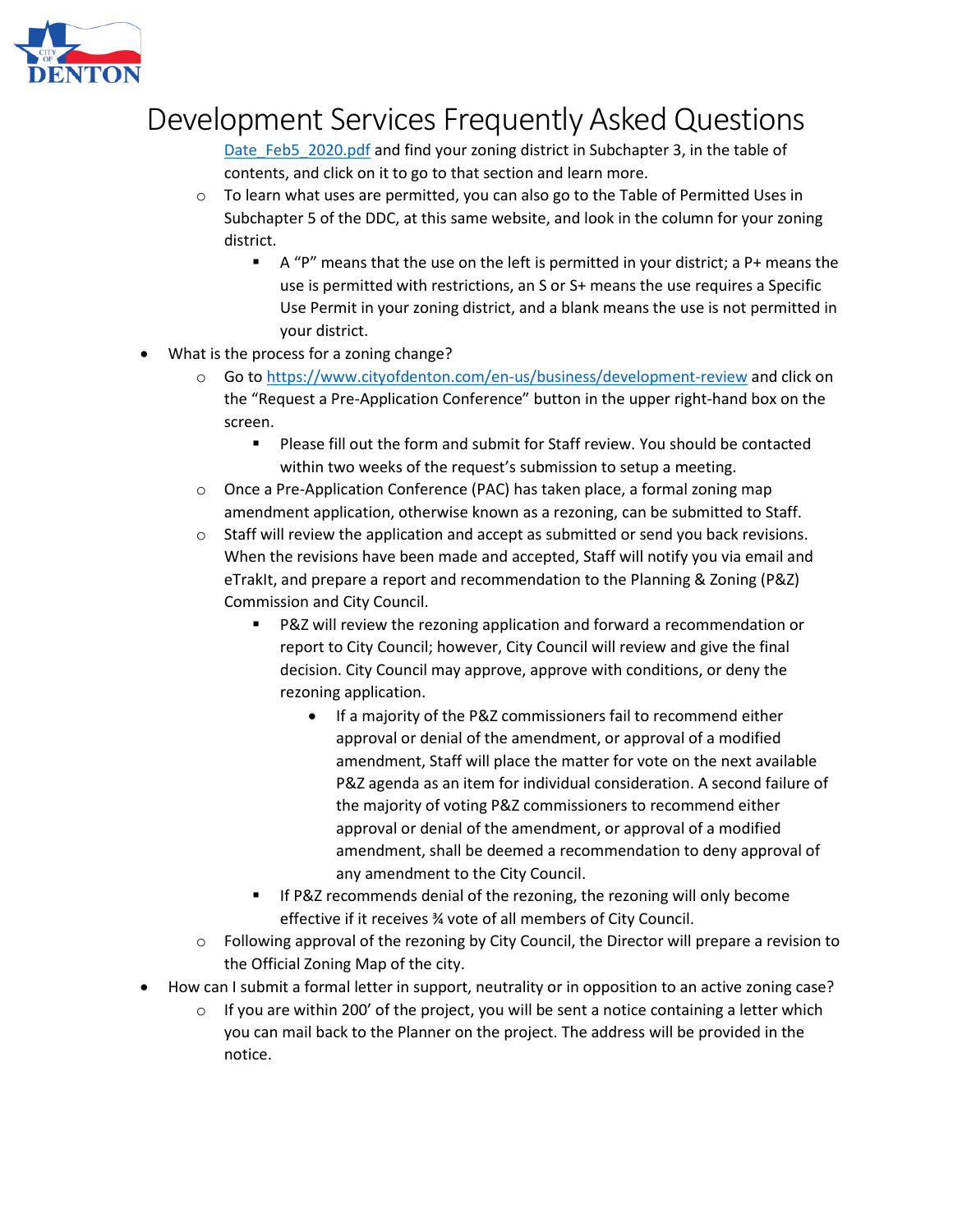

- o Otherwise, you can email [development@cityofdenton.com](mailto:development@cityofdenton.com) or call 940-349-8541 to find out who the Planner on the case is. You can then email or mail your letter to that Planner.
- What is the process for a zoning compliance plan?
	- Go to<https://www.cityofdenton.com/en-us/business/development-review> and click on "Step 2: Applications (Click Here for Checklists)." Scroll down to the "Zoning Compliance Plan" application. This will show you the documents you need to provide with your application.
		- It is recommended to also download the "Landscape Plan" checklist for more details about what needs to be included on the separate Landscape sheet in your ZCP. Find this checklist under "**[Click here for a list with links to all other](https://lfpubweb.cityofdenton.com/publicweblink/4/edoc/42760/Additional-Applications-List_6_4_2021.pdf)  [applications.](https://lfpubweb.cityofdenton.com/publicweblink/4/edoc/42760/Additional-Applications-List_6_4_2021.pdf)**"
	- o Go to<https://www.cityofdenton.com/en-us/business/development-review> and click on "Step 2: Applications (Click Here for Checklists)." Scroll down to the "Submit Project" to submit your application to our system.
		- Submittal must be on one of the "Administrative Application" submittal dates, per the Submittal Schedul[e here](https://www.cityofdenton.com/CoD/media/City-of-Denton/Business/Administrative-Approval-Schedule-7-1-21-xlsb.pdf)
		- Staff will review the zoning compliance plan (ZCP) application, accepting the drawings as submitted or send you back revisions via eTrakIt and email. When the revisions have been made and accepted, Staff will notify you of the ZCPs application approval via an emailed letter and eTrakIt.
- What is the process for a plat approval?
	- $\circ$  There are two plat approval processes, one of which is administratively approved, and the second, which requires Planning & Zoning (P&Z) Commission review and decision.
		- **EXECT:** First, there is the administratively approved Minor Plat process. This procedure is used for proposed plats that will create less than 5 lots and/or involve minimal adjustments to approved final plats.
			- Go to [https://www.cityofdenton.com/en-us/business/development](https://www.cityofdenton.com/en-us/business/development-review)[review](https://www.cityofdenton.com/en-us/business/development-review) and click on the "Request a Pre-Application Conference" button in the upper right-hand box on the screen.
				- o Please fill out the form and submit for Staff review. You should be contacted within two weeks of the request's submission to setup a meeting.
				- o You will need to have at least a concept plan sheet for your proposed plat.
			- Once a Pre-Application Conference (PAC) has taken place, a formal minor plat application can be submitted to Staff.
				- o Go to [https://www.cityofdenton.com/en](https://www.cityofdenton.com/en-us/business/development-review)[us/business/development-review](https://www.cityofdenton.com/en-us/business/development-review) and click on "Step 2: Applications (Click Here for Checklists)." Scroll down to the "Final Plat" application.
				- o Go to [https://www.cityofdenton.com/en](https://www.cityofdenton.com/en-us/business/development-review)[us/business/development-review](https://www.cityofdenton.com/en-us/business/development-review) and click on "Step 2: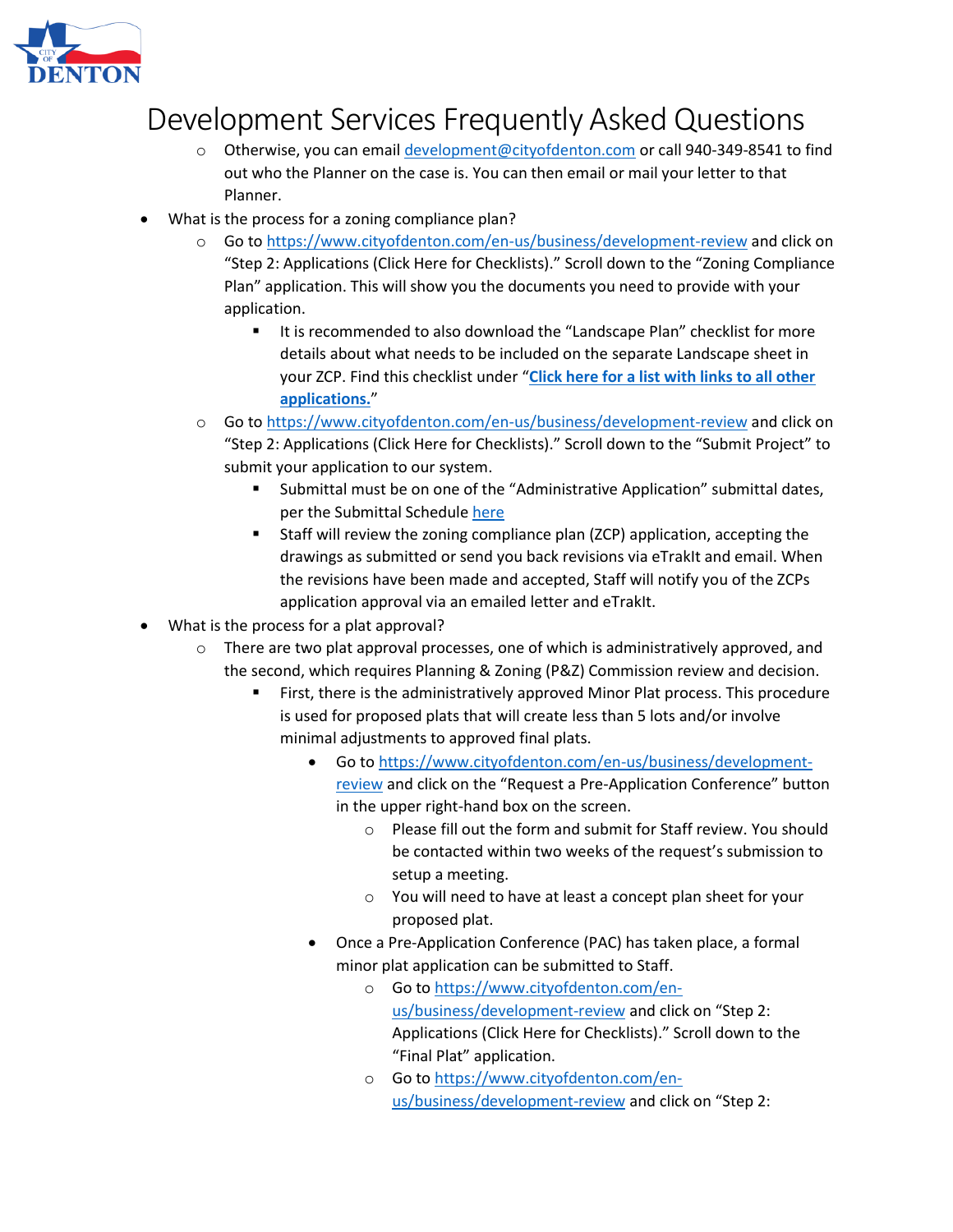

Applications (Click Here for Checklists)." Scroll down to the "Submit Project" to submit your application to our system.

- Staff will review the minor plat application based on the Final Plat checklist. Staff will accept as submitted or send you back revisions via eTrakIt and email. When the revisions have been made and accepted, Staff will notify you of the Minor Plats approval via an emailed letter and eTrakIt.
	- o The letter will provide you with an execution package list for filing the approved Minor Plat with Denton County.
		- If anything is omitted from the execution package, Staff can reject your execution package.
- The second plat process is the Preliminary Plat process. A Preliminary Plat procedure allows Staff to review an overall plan for a proposed subdivision within city limits.
	- Go to [https://www.cityofdenton.com/en-us/business/development](https://www.cityofdenton.com/en-us/business/development-review)[review](https://www.cityofdenton.com/en-us/business/development-review) and click on the "Request a Pre-Application Conference" button in the upper right-hand box on the screen.
		- o Please fill out the form and submit for Staff review. You should be contacted within two weeks of the request's submission to setup a meeting.
		- o You will need to have at least a concept plan sheet for your proposed plat.
	- Once a Pre-Application Conference (PAC) has taken place, a formal preliminary plat application can be submitted to Staff.
		- o Go to [https://www.cityofdenton.com/en](https://www.cityofdenton.com/en-us/business/development-review)[us/business/development-review](https://www.cityofdenton.com/en-us/business/development-review) and click on "Step 2: Applications (Click Here for Checklists)." Scroll down to the "Preliminary Plat" application.
		- o Go to [https://www.cityofdenton.com/en](https://www.cityofdenton.com/en-us/business/development-review)[us/business/development-review](https://www.cityofdenton.com/en-us/business/development-review) and click on "Step 2: Applications (Click Here for Checklists)." Scroll down to the "Submit Project" to submit your application to our system.
	- Staff will accept as submitted or send you back revisions via eTrakIt and email. When the revisions have been made and accepted, Staff will inform you via email and eTrakIt, and prepare a staff report and recommendation that includes the City Engineer's findings as well.
	- During this time, a public meeting should be scheduled by staff. This is a requirement before a review and a decision are made by the Planning & Zoning (P&Z) Commission. The public meeting must occur within 30 days of acceptance of the plat application.
	- At the public meeting, the preliminary plat is reviewed by P&Z. P&Z can approve, approve with conditions, or deny the preliminary plat application.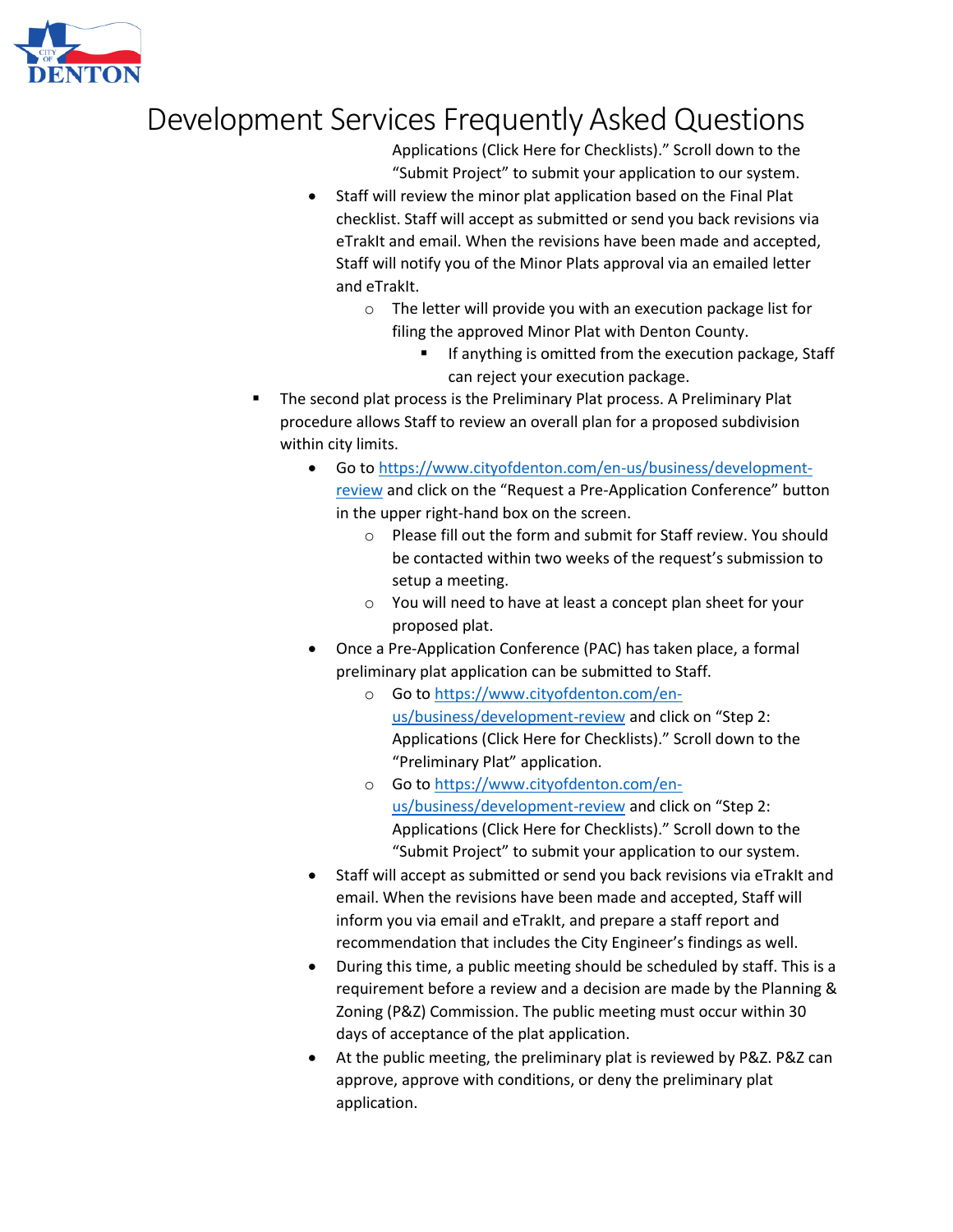

- $\circ$  The preliminary plat will expire within 24 months, unless a final plat is filed and approved for all or part of the preliminary plat within that time or within the time provided by a phasing schedule approved by the preliminary plat by P&Z.
- $\circ$  If the plat is denied, you may resubmit on one of the designated "Denied Plat Resubmittal Review" dates per the [Plat Submittal](https://www.cityofdenton.com/CoD/media/City-of-Denton/Business/Platting-External-Schedule-Updated-7-1-21-xlsb.pdf)  [Schedule,](https://www.cityofdenton.com/CoD/media/City-of-Denton/Business/Platting-External-Schedule-Updated-7-1-21-xlsb.pdf) and your resubmitted plat will be taken to P&Z for approval or denial at a public meeting within 15 days of acceptance of the resubmittal.
- Do I have Environmentally Sensitive Areas on my property?
	- $\circ$  Go to<http://gis.cityofdenton.com/mapviewer/> and type your address into the search box in the upper left-hand corner. It will zoom to your property.
		- First, check the "ESA" box in the list of check boxes on the right side of the screen.
		- Second, click on the "Information" (letter in a circle) button in the row of buttons on the left of the screen
		- Third, click on your property, it will bring up an info box.
		- Fourth, click on "Parcels" in the left-hand side of the info box. That will zoom back in to your property.
		- On the map, you will be able to see whether a colored ESA area is on your property.
		- Click the small black triangle next to the "ESA" check box to open a sub-list in which you'll be able to see the various types of ESA which may be shown on your property.
- How can I determine if my property is platted?
	- $\circ$  If the description of your property on your deed contains a subdivision name and lot and block number, that is a good sign that it is likely platted.
	- $\circ$  The City of Denton interactive GIS may also be able to help you determine if your lot is platted.
	- $\circ$  Go to<http://gis.cityofdenton.com/mapviewer/> and type your address into the search box in the upper left-hand corner. It will zoom to your property.
		- First, click on the "Information" (letter i in a circle) button in the row of buttons on the left of the screen
		- Second, click on your property, it will bring up an info box.
		- Third, click the word in all caps under "Parcels" in the left-hand side of the info box. That will zoom back in to your property.
		- In the right column of the info box, next to the word "PLATTED," if there is a "Y", it is likely platted, if there is an "N" it is likely not platted.
		- However, this is not guaranteed to be accurate. You may need to consult a surveyor to determine for certain if your property is platted.
- How do I locate my property's boundaries?
	- $\circ$  Very roughly, this can be done by going to the City of Denton interactive GIS map and/or the Denton CAD Map Search tool.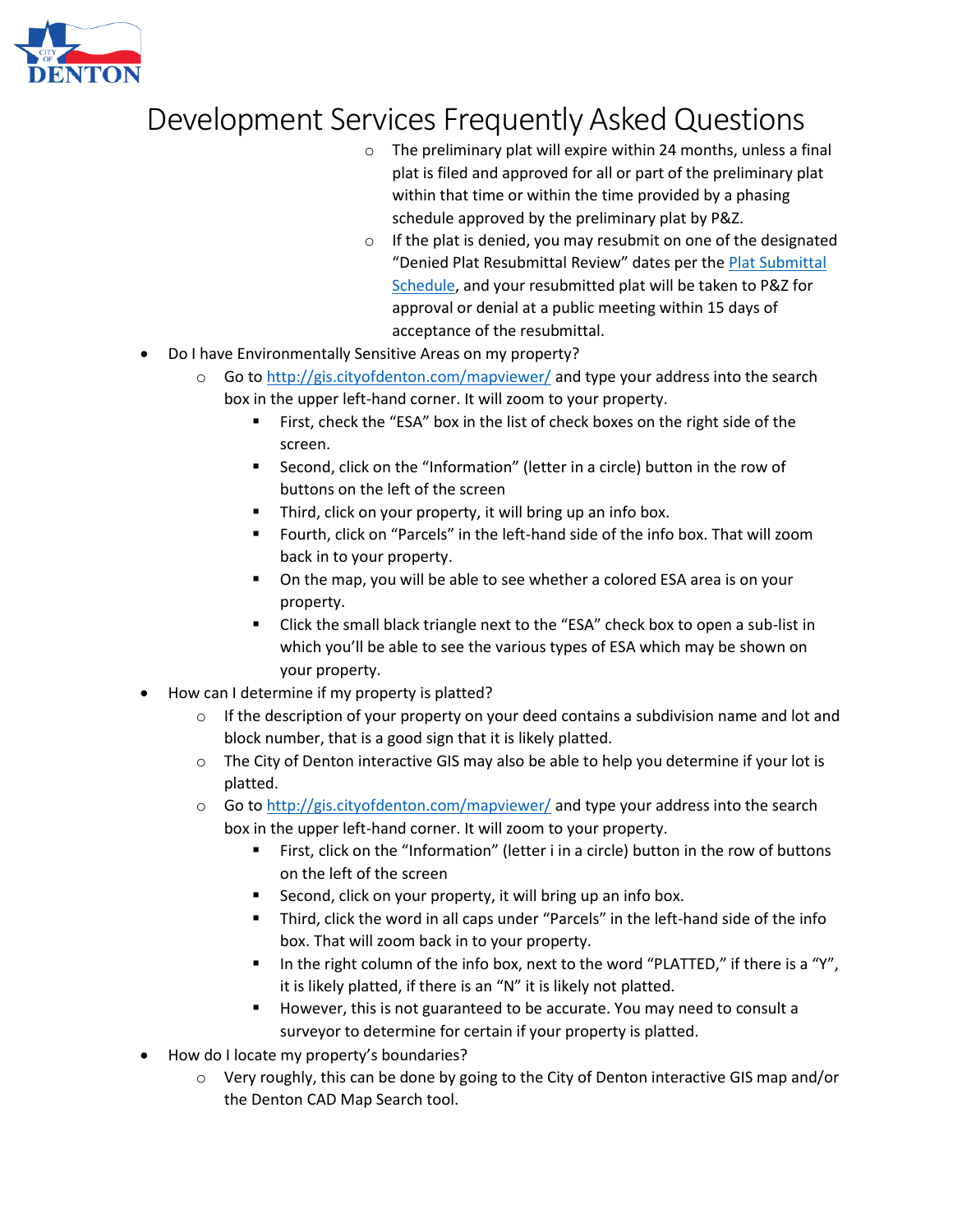

- Go to<http://gis.cityofdenton.com/mapviewer/> and type your address into the search box in the upper left-hand corner. It will zoom to your property.
- Additionally, you can go to [https://harrisgovern.maps.arcgis.com/apps/webappviewer/index.html?id=3650](https://harrisgovern.maps.arcgis.com/apps/webappviewer/index.html?id=3650812c72c640b08c3062d4f6cac94e) [812c72c640b08c3062d4f6cac94e](https://harrisgovern.maps.arcgis.com/apps/webappviewer/index.html?id=3650812c72c640b08c3062d4f6cac94e) and type your property ID into the search box in the upper right-hand corner. It will zoom to your property.
- $\circ$  To legally locate your property's boundaries, you will need to have a survey performed of your property by a licensed surveyor.
- How can I obtain a survey of my property?
	- o Unless you received a survey when you purchased your property, you will need to hire a licensed surveyor to perform the survey.
- How do I apply for a variance?
	- o Go to<https://www.cityofdenton.com/en-us/business/development-review> and click on the "Request a Pre-Application Conference" button in the upper right-hand box on the screen.
		- Please fill out the form and submit for Staff review. You should be contacted within two weeks of the request's submission to setup a meeting.
		- You will need to provide at least a concept plan of what your variance proposes.
	- $\circ$  Once a Pre-Application Conference (PAC) has taken place, a formal variance application can be submitted.
		- Go to https://www.cityofdenton.com/en-us/business/development-review and click on "Step 2: Applications (Click Here for Checklists)." Scroll down to the **[Click](https://lfpubweb.cityofdenton.com/publicweblink/4/edoc/42760/Additional-Applications-List_6_4_2021.pdf)  [here for a list with links to all other applications.](https://lfpubweb.cityofdenton.com/publicweblink/4/edoc/42760/Additional-Applications-List_6_4_2021.pdf)**" Click on the link. Then click on "Variance Checklist" to get the list of required documents for variance submittal.
		- Go to<https://www.cityofdenton.com/en-us/business/development-review> and click on "Step 2: Applications (Click Here for Checklists)." Scroll down to the "Submit Project" to submit your application to our system.
	- $\circ$  Staff will review the and accept as submitted or send you back revisions via eTrakIt and email. When the revisions have been made and accepted, Staff will notify you via email and eTrakIt, and prepare a report and recommendation to the Zoning Board of Adjustment (ZBA).
	- $\circ$  Third, the variance application will be scheduled for a public hearing before ZBA. ZBA will review the variance application and provide a decision of either approval or denial.
		- If a vote of 75 percent of the ZBA members is met, the variance application is approved.
	- $\circ$  Fourth, the Director will provide you a written notification of the ZBA's decision.
		- **E** If the variance is approved, it will expire after 24 months of inactivity.
- Will my property require a Preliminary Plat?
	- $\circ$  If your property has not previously been platted, and you are splitting your property into more than four lots and/or you are extending public facilities to or through your lot (water lines, wastewater lines, road, etc.), your property will require a preliminary plat.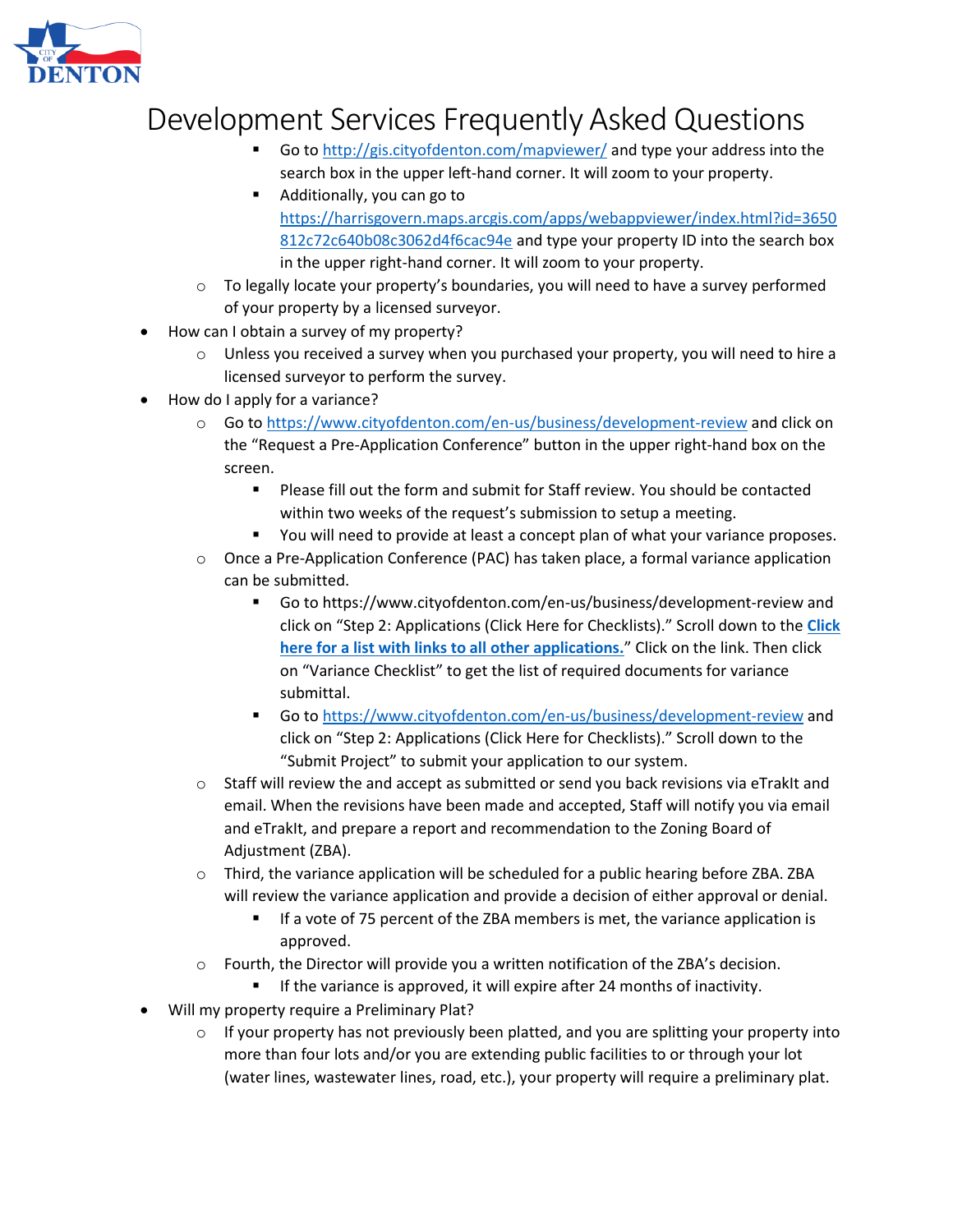

- Do I have a FEMA designated floodplain or zone on my property and how do I look up flood zone information for a particular property?
	- $\circ$  Go to<http://gis.cityofdenton.com/mapviewer/> and type your address into the search box in the upper left-hand corner. It will zoom to your property.
		- First, check the "FEMA" box in the list of check boxes on the right side of the screen.
		- Second, click on the "Information" (letter i in a circle) button in the row of buttons on the left of the screen
		- Third, click on your property, it will bring up an info box.
		- Fourth, click on "Parcels" in the left-hand side of the info box. That will zoom back to your property.
		- On the map, you will be able to see whether a colored FEMA area is on your property.
			- Note that areas in Red are not Denton-regulated floodplain
		- Click the small black triangle next to the "FEMA" check box to open a sub-list in which you'll be able to see the various types of ESA which may be shown on your property.
			- Click on the "Permit Buffer" checkbox in the sub-list to see if you will be required to build to a certain minimum Finish Floor Elevation on part or all of your property.
- Where can I locate a copy of my subdivision's covenants, conditions, and restrictions (CC&Rs) (AKA homeowner's association documents)?
	- o This will require contacting Denton County, where a copy should be on file for your subdivision.

### Development Code Questions

- Where can I find the city's development code and other regulations?
	- o Go to<https://www.cityofdenton.com/en-us/business/development-review>
		- Scroll down to click on the "Development Code" button along the left-hand side of the screen to access Denton's Development Code.
		- Scroll down to click on the "Comprehensive Plan (Denton Plan 2030)" button along the left-hand side of the screen to access the Denton Plan 2030.
		- Scroll down to click on the "Handbook & Design/Criteria Manuals" button along the left-hand side of the screen to access Sign Regulations, Downtown Design Standards, DME Electric Service Standards, and our Criteria Manuals.
		- Scroll down to click on the "2021 Construction Specifications & Standard Details" button to access the City of Denton's current construction specifications and standard details.
- What is a legal non-conforming property?
	- o A legal non-conforming property is the continued existence of land, buildings, structures, uses, and site features that were lawfully established prior to the time of adoption, revision or amendment of this Denton Development Code (DDC), or granted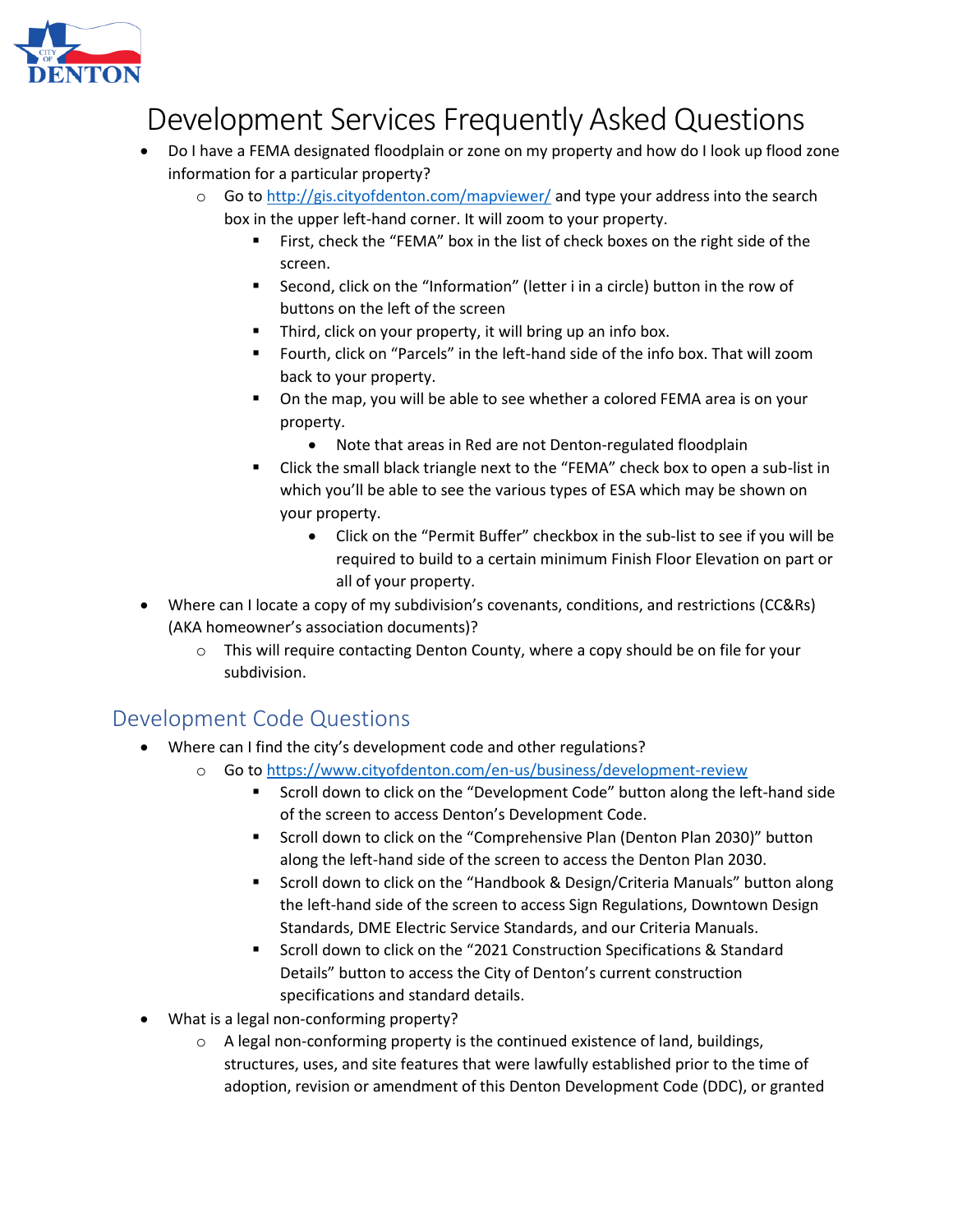

variance of the DDC, but that fails, by reason of such adoption, revision, amendment or variance, to conform to the present requirements of this DDC.

- What are the parking requirements for my business or my residence?
	- o Go to<https://www.cityofdenton.com/en-us/business/development-review> and scroll down to click on the "Development Code" button along the left-hand side of the screen.
	- o Go to Denton Development Code (DDC) Subsection 7.9.4: Amount of Off-Street Parking Required beginning on page 403.
		- Table 7.9-I provides the minimum required off-street parking for your business or residence.
- What are the building setbacks and development standards for my property?
	- o Go to<https://www.cityofdenton.com/en-us/business/development-review> and scroll down to click on the "Development Code" button along the left-hand side of the screen.
	- o Go to Denton Development Code (DDC) Subchapter 3: Zoning Districts beginning on page 115.
		- This subchapter provides district dimensional standards for residential districts, mixed-use districts, corridor districts, other nonresidential districts, and lastly, planned development districts. Dimensional standards include lot dimension minimums, setback minimums, and maximum building height and building coverage.
			- Table 3.2-H on page 133 provides a summary of all residential districts' dimensional standards.
			- Table 3.3-D on page 141 provides a summary of all mixed-use districts' dimensional standards.
			- Table 3.5-E on page 155 provides a summary of all other nonresidential districts' dimensional standards.

### Building Permits

• If I'm interested in opening a business, where and how can I find information about a particular space?

When looking to open a business in an existing space it is important to find out if the zoning supports the use of the business. You can find the zoning district by using this map Current [Zoning \(arcgis.com\),](https://dentontxgis.maps.arcgis.com/apps/webappviewer/index.html?id=0569414a92cc47469688a6fc31b5e3e5) and use regulations can be found in subchapter 5 of the Denton Development Cod[e Development Code\\_November 20, 2020\\_v3.pdf \(cityofdenton.com\).](https://lfpubweb.cityofdenton.com/publicweblink/4/edoc/40427/Development%20Code_November%2020,%202020_v3.pdf)

If you are interested in finding out what permits or COs the space may have you can use the address to search our eTrakit system here eTRAKIT (cityofdenton.com). If you still have additional questions please reach out to Development Services at (940)349-8541 or (940)349-8360.

• How do I apply for a building permit? Permits can be applied for online a[t https://www3.cityofdenton.com/etrakit3/](https://www3.cityofdenton.com/etrakit3/) or in person at the Development Service Center. More information on how to apply for a building permit can be found a[t https://www.cityofdenton.com/en-us/business/permits-licenses/building-permits.](https://www.cityofdenton.com/en-us/business/permits-licenses/building-permits)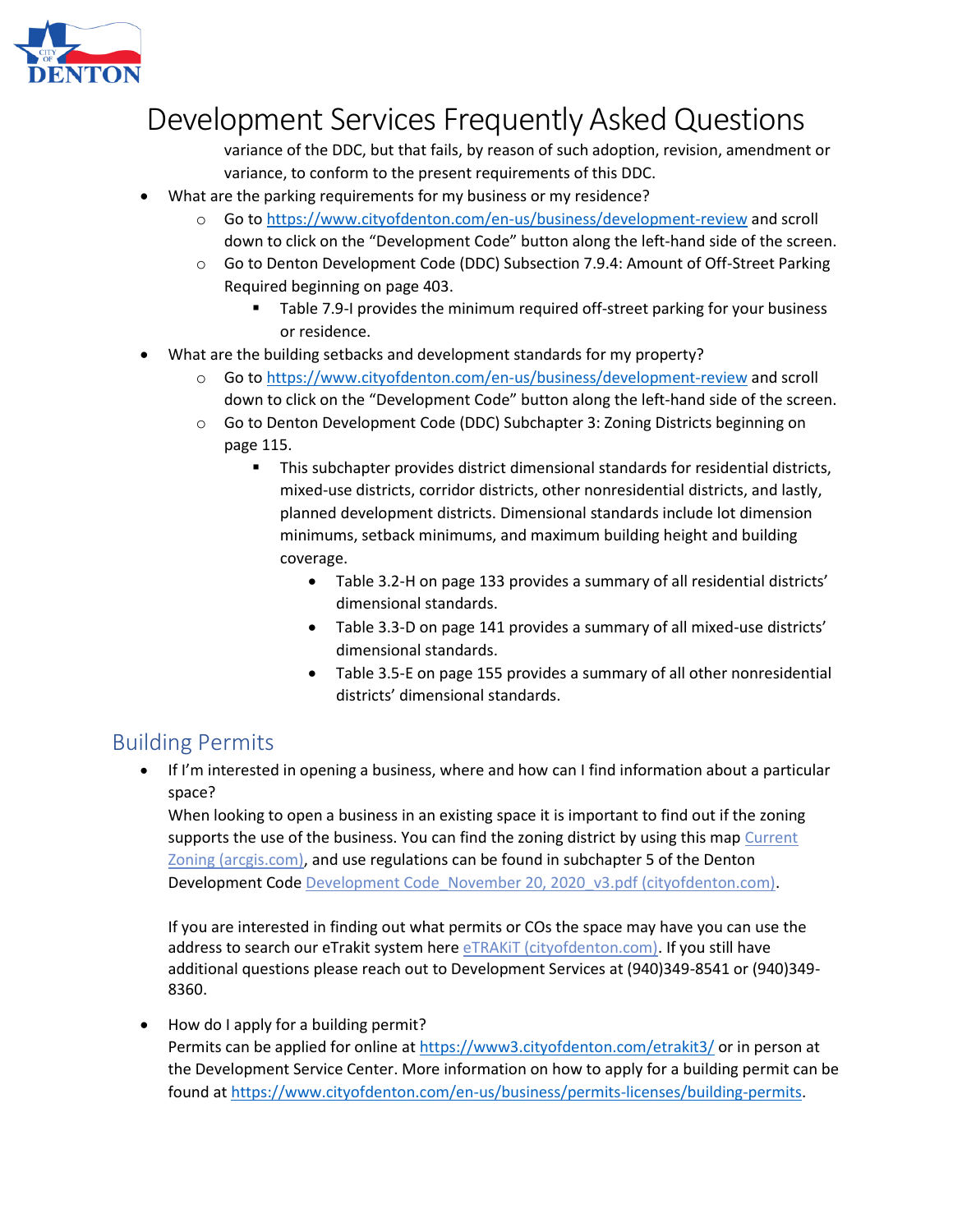

- What can be constructed in a floodplain?
	- Construction within the FEMA 100- year (1% chance) floodplain is highly restrictive to protect life and property. The floodplain is divided into the regulatory floodway and the floodway fringe. New construction and substantial improvements within the floodway are generally prohibited New construction and substantial improvements within the floodway fringe are restricted to the existing building area and will require certified floodproofing. For definitions and more information, see the City of Denton Code of Ordinance Chapter 30 "Flood Prevention and Protection."

[https://library.municode.com/tx/denton/codes/code\\_of\\_ordinances?nodeId=SPBLADECO\\_CH30](https://library.municode.com/tx/denton/codes/code_of_ordinances?nodeId=SPBLADECO_CH30FLPRPR) [FLPRPR](https://library.municode.com/tx/denton/codes/code_of_ordinances?nodeId=SPBLADECO_CH30FLPRPR)

[https://www.cityofdenton.com/CoD/media/City-of-](https://www.cityofdenton.com/CoD/media/City-of-Denton/Business/Development%20Review/Stormwater-Criteria-Manual-Final-December-2018.pdf)

[Denton/Business/Development%20Review/Stormwater-Criteria-Manual-Final-December-](https://www.cityofdenton.com/CoD/media/City-of-Denton/Business/Development%20Review/Stormwater-Criteria-Manual-Final-December-2018.pdf)[2018.pdf](https://www.cityofdenton.com/CoD/media/City-of-Denton/Business/Development%20Review/Stormwater-Criteria-Manual-Final-December-2018.pdf)

[https://lfpubweb.cityofdenton.com/publicweblink/4/edoc/40427/Development%20Code\\_Nove](https://lfpubweb.cityofdenton.com/publicweblink/4/edoc/40427/Development%20Code_November%2020,%202020_v3.pdf) [mber%2020,%202020\\_v3.pdf](https://lfpubweb.cityofdenton.com/publicweblink/4/edoc/40427/Development%20Code_November%2020,%202020_v3.pdf) Chapters 7.4 and 7.5

- Where can I locate as-built documents? As-built drawings can be foun[d here.](http://lfpubweb.cityofdenton.com/PublicWeblink/Browse.aspx?dbid=2&startid=5622&row=1&cr=1) These documents are organized by project name or you can search by entering the a search term at the top of the page.
- How do I search permits, applications, and inspections from the Building Safety Division? Building permits can be found at [https://www3.cityofdenton.com/eTRAKiT3/Search/permit.aspx.](https://www3.cityofdenton.com/eTRAKiT3/Search/permit.aspx) Permits can be searched by permit number, address, owner, or property ID. You can view things like site and contact information, fees, inspections, and reviews.

### General

- How can I locate the ownership information for a property in the City of Denton?
	- o Using the Denton County Appraisal District Website, you may search for property ownership using the property's physical address or property ID number. <https://www.dentoncad.com/>
- How can I reach a planner?
	- $\circ$  We have a 'Planner of the Day' available to assist you with your questions Monday-Friday from 8am to 5pm. You reach them at 940-349-8360.
- How do I request a pre-application conference?
	- o Pre-Application Conferences can be requested online using our electronic request form. Please visit our Land Development webpage for the application. <https://www.cityofdenton.com/en-us/business/development-review>
- Where can I find a list or map of active development applications?
	- o The City of Denton has an Active Projects GIS Map that will show all currently ongoing private developments within the city limits and ETJ. <https://www.cityofdenton.com/en-us/business/development-review/printable-maps>
- What are the fees for various development applications?